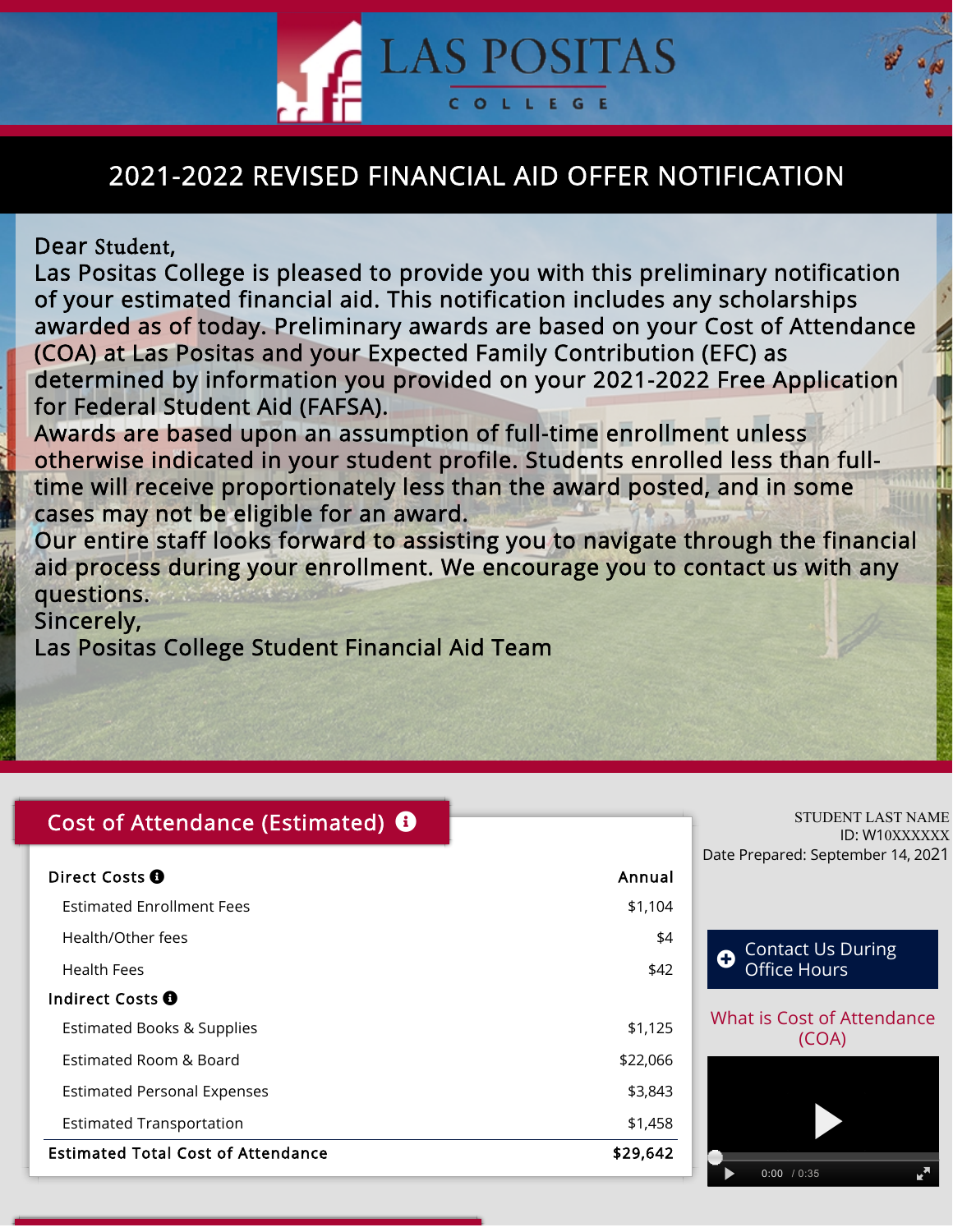#### Grants & Scholarships (Estimated)  $\bullet$

| <b>Estimated Total Grants &amp; Scholarships</b> | \$12,693 |
|--------------------------------------------------|----------|
| Community College Promise Grant Fee<br>Waiver C  | \$1,104  |
| <b>Other Educational Resources</b>               |          |
| Student Success Completion Grant 2 LPC<br>Ø      | \$2,702  |
| Student Success Completion Grant 1 LPC<br>Ø      | \$1,298  |
| Cal Grant $C$ $\bullet$                          | \$1,094  |
| Pell Grant - LPC $\Theta$                        | \$6,495  |
| State & Federal (Gift Aid)                       | Annual   |

# Expected Family Contribution (EFC) **8** \$0

## Unmet Financial Need **\$16,949**

(Estimated Cost of Attendance - Expected Family Contribution  $\bigoplus$  - Estimated Grants & Scholarships)

#### Loans & Federal Work-study (Self-help Aid)  $\bullet$

You must actively apply for Loans and Federal Work-study jobs separately from grants.

Loan information is available at:

<http://www.laspositascollege.edu/financialaid/loanprogram.php>

Federal work-study information and a list of current open job positions are available at

<http://www.laspositascollege.edu/financialaid/fws.php>

## Net Cost After Financial Aid is Applied \$16,949

(Estimated Cost of Attendance - Estimated Grants & Scholarships - Loans & Federal Work-study)

Satisfactory Academic Progress **O** 

Disqualified  $\boldsymbol{\Theta}$ 

Satisfactory Academic Progress (SAP)

What Does EFC Stand For?

 $\boldsymbol{\Theta}$  Pell Grant Payment

**Chart** 

BankMobile Refund Information

 $\sum_{\text{fun}}$ 

0:00 / 1:59

0:00 / 0:36

Hov

 $\blacktriangleright$  1



Options to Pay Your Student Account Balance